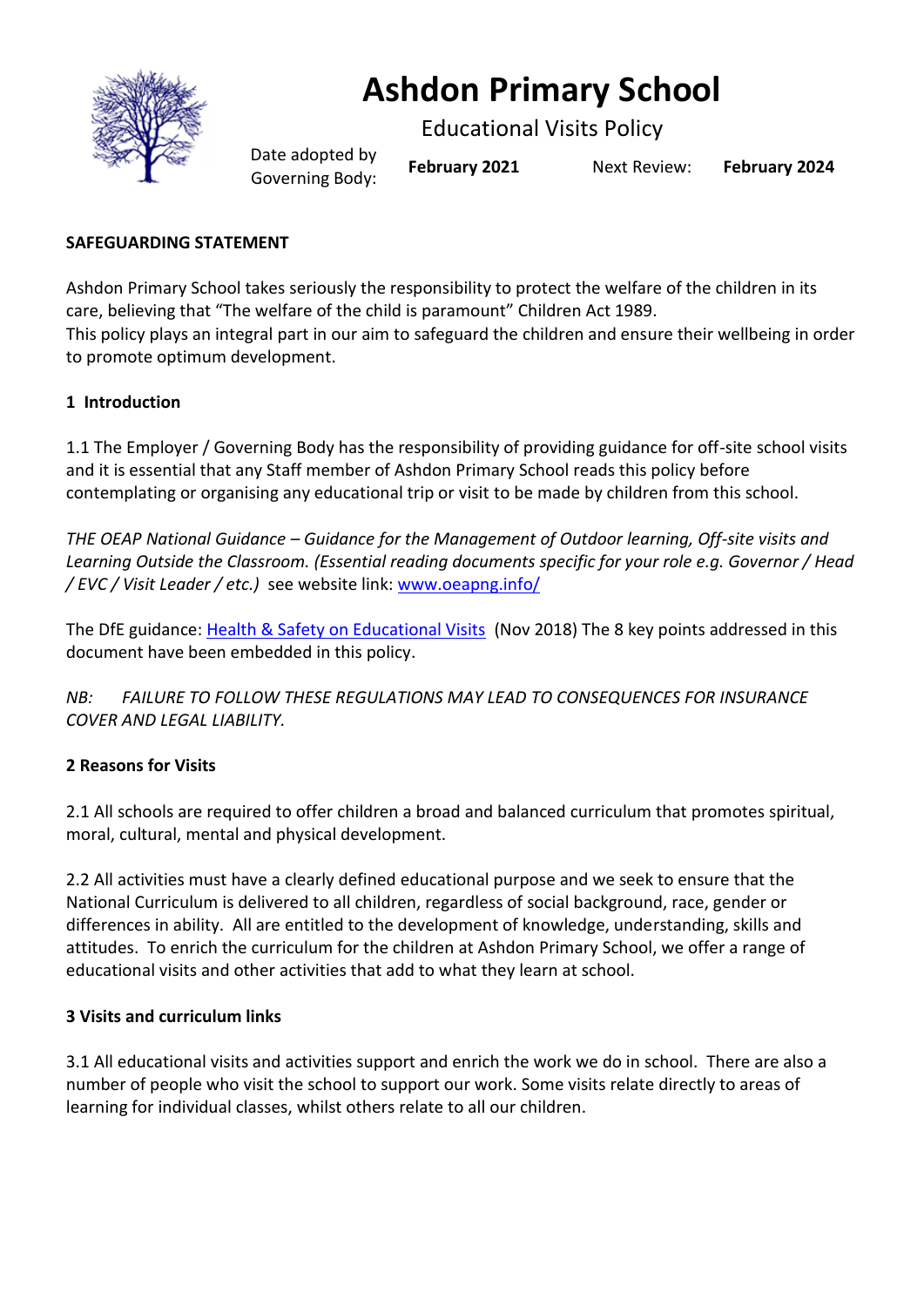3.2 For each subject in the curriculum there is a corresponding programme of activities, which includes visits by specialists. All these activities are in line with guidance published by the LEA: e.g.

- English theatre visits, visits by authors, poets and theatre groups
- Science use of the school grounds, visits to local woods and parks
- Mathematics use of shape and number trails in the local environment
- History castle visits, study of local housing patterns, museums
- Geography use of the locality for fieldwork, field work further away
- Art and design  $-$  art gallery visits, use of the locality
- PE range of sporting fixtures, extra-curricular activities
- Music range of specialist music teaching, extra-curricular activities, concerts for parents and children to hear
- Design and technology work with local secondary schools
- Computing its use in local shops/libraries/secondary schools etc.
- RE visits to centres of worship, visits by local clergy.

*NOTE – when extra-curricular activities take place there should always be an adult, other than the one running the activity on the premises.*

# **4 Gaining approval for a trip**

#### 4.1 Governors

As part of their responsibility for the general conduct for the school, the Governing Body has adopted this policy for the effective and safe management of educational visits.

The Governors must approve any visit involving an overnight stay or overseas visit. The Governors delegate the Headteacher / EVC the responsibility to approve all other visits including Local Area Visits (please refer to Appendix 1 about Local Area Visits).

The Governors have adopted a charging and remissions policy.

4.2 The Headteacher or EVC

4.2.1 is responsible for ensuring that all school activities are properly planned and appropriately supervised and that this policy is implemented.

4.2.2 should ensure that the aims of the visit are commensurate with the needs of the pupils, including those with special educational needs for whom additional, appropriate arrangements may need to be made. For additional guidance, refer to the Equality Act 2010.

4.2.3 should ensure the suitability of all staff appointed to the visit.

4.2.4 should ensure that the visit leader fully understands his/her responsibilities.

4.2.5 should implement effective emergency contact arrangements.

4.2.6 should ensure that financial and insurance matters, staff ratios and parental consent are dealt with appropriately.

4.2.7 should have a system in place to record, audit and monitor school off-site visits.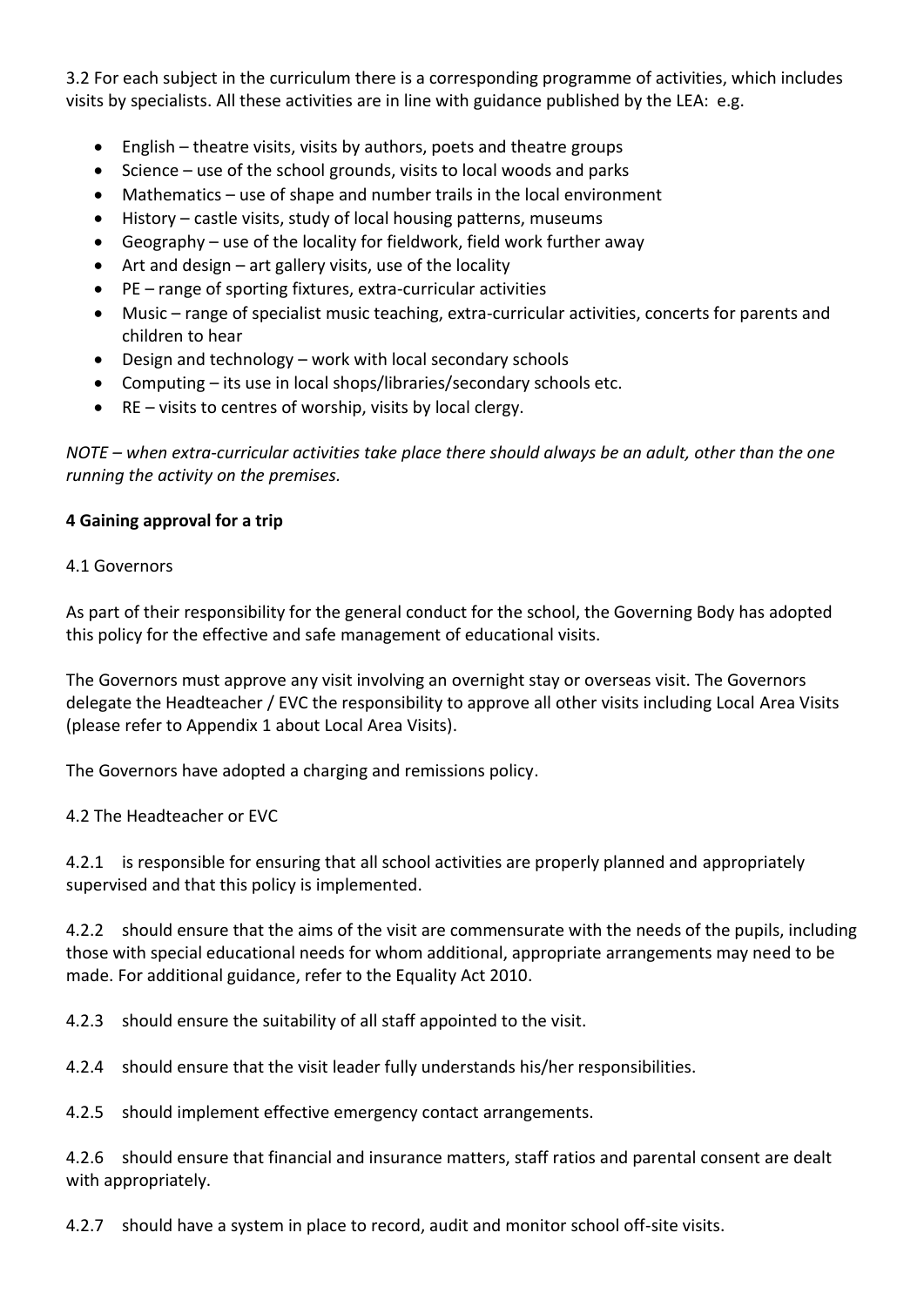An electronic submission process Evolve is used to log, audit, approve the following:

Overseas Yes and formal approval by Governing Body (EVC & Head will approve on Evolve) Residential Yes and formal approval by Governing Body (EVC & Head will approve on Evolve) Adventurous Yes and formal approval by EVC and Head Day Visits with transport Yes and formal approval by EVC or Head Local Area Visit Yes and verbal approval by EVC or Head

# **5 Choosing a provider**

After considering the reasons for the visit, the visit leader should check out the provider. See Section [www.oeapng.info/](http://www.oeapng.info/) 4.4f 4.4g and 4.4h- Note the need to check on insurance / Ts & Cs / LOtCQB etc.

#### **6 Parental Consent**

Written consent from parents is not required for pupils to take part in the majority of offsite activities organised by a school (with the exception of nursery age children) as most of these activities take place during school hours and are a normal part of a child's education at school. However, parents should be told where their child will be at all times and of any extra safety measures required.

See OEAP National Guidance Document [www.oeapng.info](http://www.oeapng.info/) 4.3d-Parental-Consent

#### **7 Visits and staffing**

7.1 Checklist and risk assessment

Complete Visit leader checklist found in Appendix 2 of this policy.

The visit leader must recognise that whilst leading the visit, he or she is in effect representing the Headteacher and holds delegated responsibility for Health & Safety and Duty of Care.

It is the responsibility of the Visit Leader to carry out Risk Assessment / Risk management for the visit. The format we use for risk assessment can be found in Appendix 3 of this policy.

For Risk Assessment guidance see [www.oeapng.info](http://www.oeapng.info/) 4.3g Risk Management

#### 7.2 Key Requirements for Leaders

The key requirements for leaders are that they must be competent to lead, confident and accountable. Being competent means that the leader has demonstrated the ability to lead to the level demanded by the visit or activities that they are to lead, and has sufficient relevant experience and knowledge of the activities, the group, and the environments they will operate in. Competence is a combination of skills, knowledge, awareness, judgement, training and experience. It is not necessarily related to age or position within the establishment.

#### 7.3 Visit Leader Training

All EVC's should be formally trained with update training every 3 years. EVC's should provide Visit Leaders with annual training (formal or informal). Visit leader training can be in-house led by the EVC or by the Educational Visits Adviser.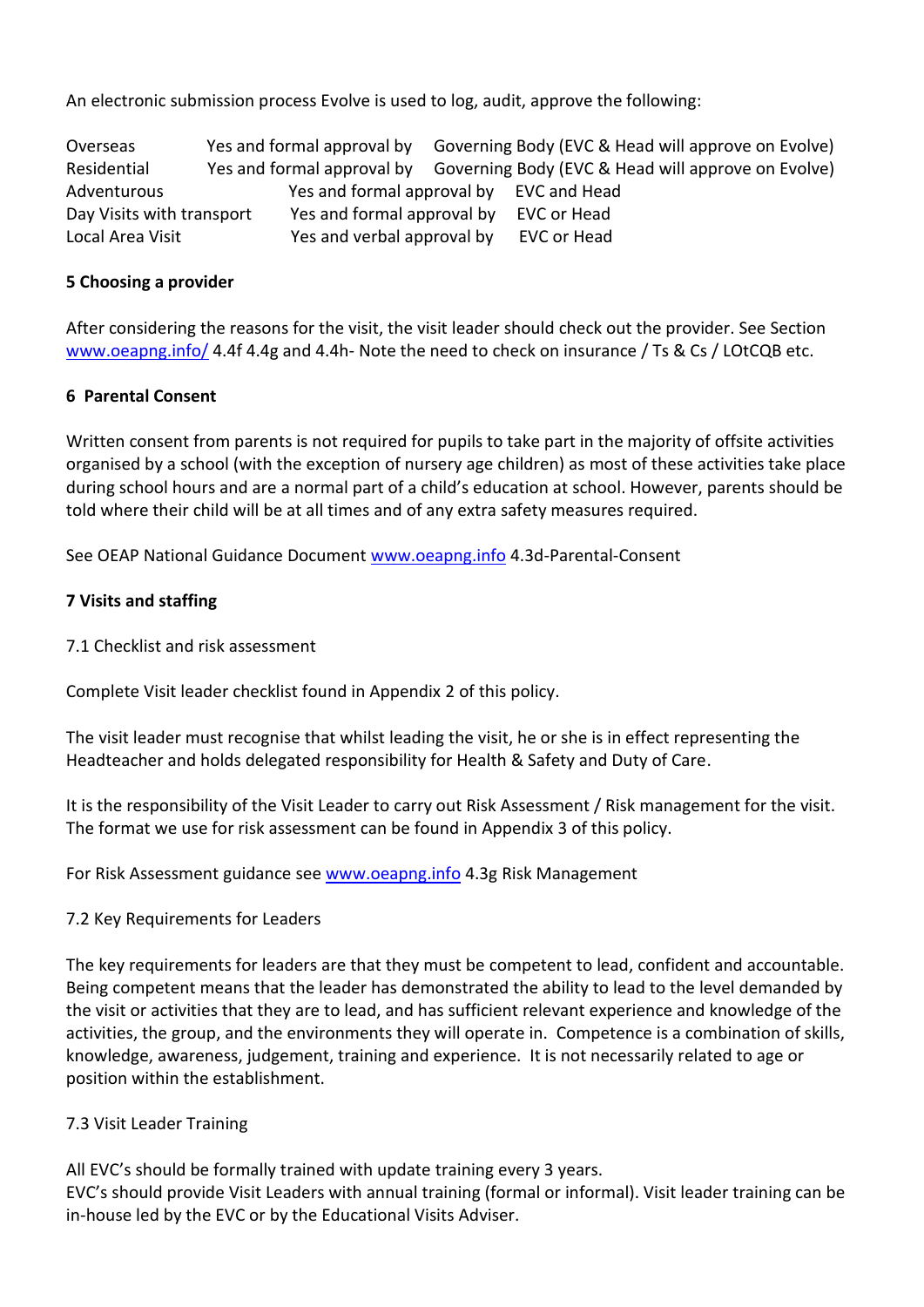# **8 The visit**

#### 8.1 On the day

Leave in the school office:

- an amended list of children attending and going on visit.
- full list of escorts and staff and groups of children for which they are responsible.
- the itinerary for the entire day.
- a copy of the written briefing notes for the escorts.
- check children out of classroom to ensure bags, lunchboxes and clipboards are taken
- take First Aid Kit, sick bucket, inhalers and other medication e.g. EpiPen and mobile phone.
- Copies of Emergency / Critical Incident cards given to all leaders.

#### 8.2 During the visit

Young Children must be kept in escort's group at all times.

There should be a system in place to safeguard young people at all times. (e.g. If toileting issues arise, an approach could be not to send young children into the toilets on their own but in small groups.)

Courtesy to the public must be shown at all times, care taken not to block pathways, etc.

Escorts should ensure the safety and well-being of the pupils in their care and inform the visit leader or another member of staff of any relevant incident involving pupils in their care as soon as possible.

Every escort must be given an emergency procedures card. This will have the school's contact and action plan in case of an emergency.

#### 8.3 On return

Check all children off the coach and a member of staff must lead the class either into school or to area of playground where children can be collected by parent and teacher can check them off, thus ensuring that each child departs with known parent or neighbour.

A teacher must remain with uncollected children until all parents have arrived and all children have departed.

#### **9 Financing the visit**

When stating the cost for each individual:

explain where this cost has come from and that the school would like a voluntary donation from parents to fund the visit. Stipulate the County/School's policy concerning parents who are unable to offer a voluntary contribution – which is that, no child will miss a trip if parents do not make a voluntary contribution. Stress, however, that if sufficient financial support is not forthcoming that the visit may have to be cancelled. State when and how you would like to receive payment. Cheques may be made payable to Ashdon Primary School [unless otherwise specified].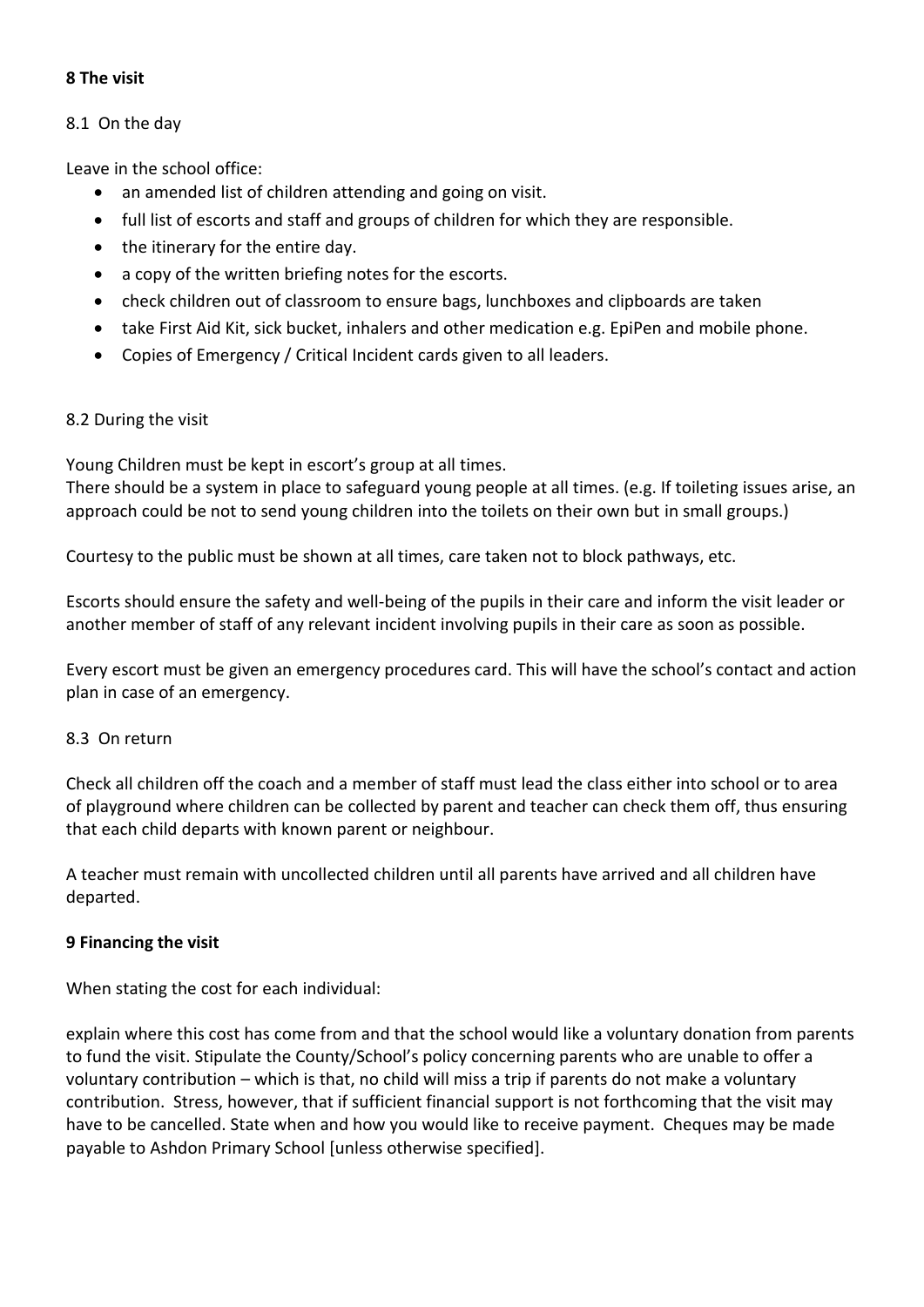#### **10 Insurance**

# 10.1 Personal

The teacher, in common with all other employed persons, is covered against industrial injuries by the weekly contribution which must be paid during employment. In addition, all employed persons have a possible claim against their employer if they sustain any bodily injury by accident arising out of, or in the course of, their employment. Such claims can only be substantiated where injury can be proved to be through negligence of the employer or another employee [Employers Liability].

In respect of pupils, schools have a legal duty to take care of the wellbeing and safety of young people. Where there is a breach of this responsibility a claim for compensation may be brought. There is no requirement for schools to make provision for loss through personal injury as the result of an accident where no blame may be attached. Personal accident insurance cover for pupils is a matter for the parents to arrange.

#### 10.2 Insurance Provision

Our school is covered through Essex County Council's umbrella insurance policy, which includes cover for all types of off-site visit.

#### **11 Transport**

Different considerations apply depending upon the type of vehicle, who provides the vehicle and who drives. There are three common situations.

a. The vehicle is owned (or hired as self-drive) by the establishment or its employer, and is driven by establishment staff or volunteers. In this case the establishment is responsible for ensuring that the vehicle is safe, the driver is competent, and that both vehicle and driver meet all relevant legal and employer requirements. If the vehicle is a minibus (i.e. it has from 10 to 17 seats including the driver), see document [www.oeapng.info](http://www.oeapng.info/) 4.5b "Transport in Minibuses" for detailed guidance. If it has more than 17 seats then more stringent regulations apply.

b. The establishment hires a vehicle, such as a taxi, minibus, coach or bus, from a company that also provides the driver. In this case the establishment is responsible for ensuring that the company is reputable and for checking that it meets required standards.

The company should be able to offer assurances to support the service that they offer and will be able to direct users to other, similar users who can confirm this. One way to check the suitability of transport is to look for companies who are approved by the employer or Local Authority or who have some form of third-party accreditation. For further guidance see document [www.oeapng.info](http://www.oeapng.info/) 4.5e "Hiring a Coach".

c. The vehicle is privately owned, for example by a member of establishment staff, a parent or a student. In this case the establishment's responsibilities depend upon its role in the arrangements, and who is driving. See document 4.5c "Transport in Private Cars" at [www.oeapng.info](http://www.oeapng.info/) for further guidance.

At the time of writing this policy, our school does not own its own transport, so only scenario b or c will apply to visits involving transport.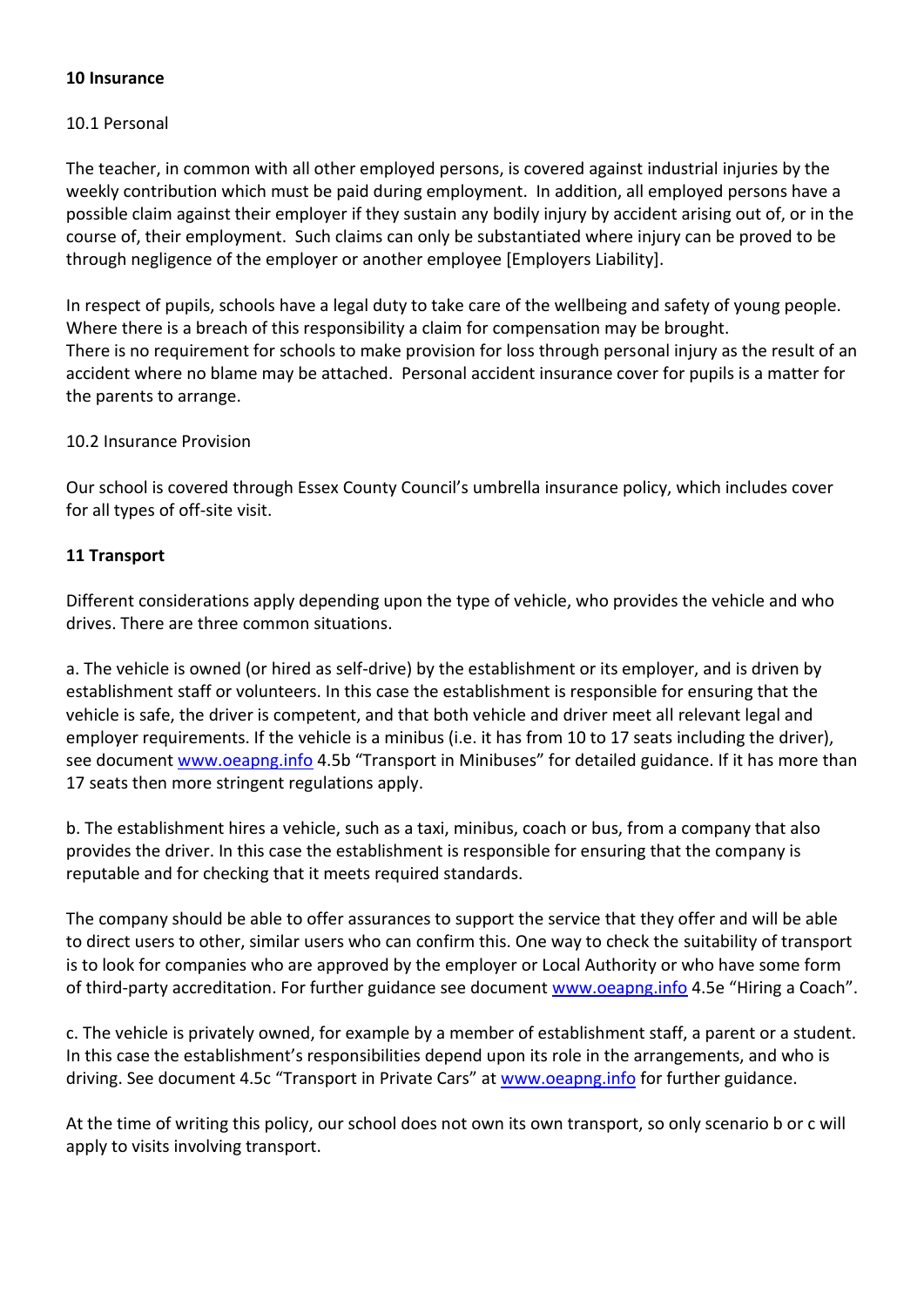# **12 Emergency / Critical Incident Procedures**

All leaders must carry the school's 'Critical Incident form' (Appendix 4) – With Emergency Telephone contacts and action plan should an incident happen.

On return, the visit leader must comply with the school's normal accident reporting procedures, if required.

#### **13 Monitoring and Evaluation**

After any visit, it is good practice to ensure a system of feedback, review and rigorous evaluation. In the case of overseas visits, there is a particularly strong case for ensuring this takes place and includes the consultation of the young people concerned, the parents, the leaders and partner organisations. Such a process will help in the celebration of success as well as feeding in to the general planning and risk management for future visits. Any significant issues should be shared with the EVC, the Head and the Local Authority advisory team.

#### **14 Review**

This policy will be reviewed every 3 years by the staff and Governing Body of the school, or sooner if deemed appropriate.

| Signed: | (Chair of Governors |
|---------|---------------------|
|---------|---------------------|

**Signed: \_\_\_\_\_\_\_\_\_\_\_\_\_\_\_\_\_\_\_\_\_\_\_\_\_ (Chair of Governors) Date: \_\_\_\_\_\_\_\_\_\_\_\_\_\_**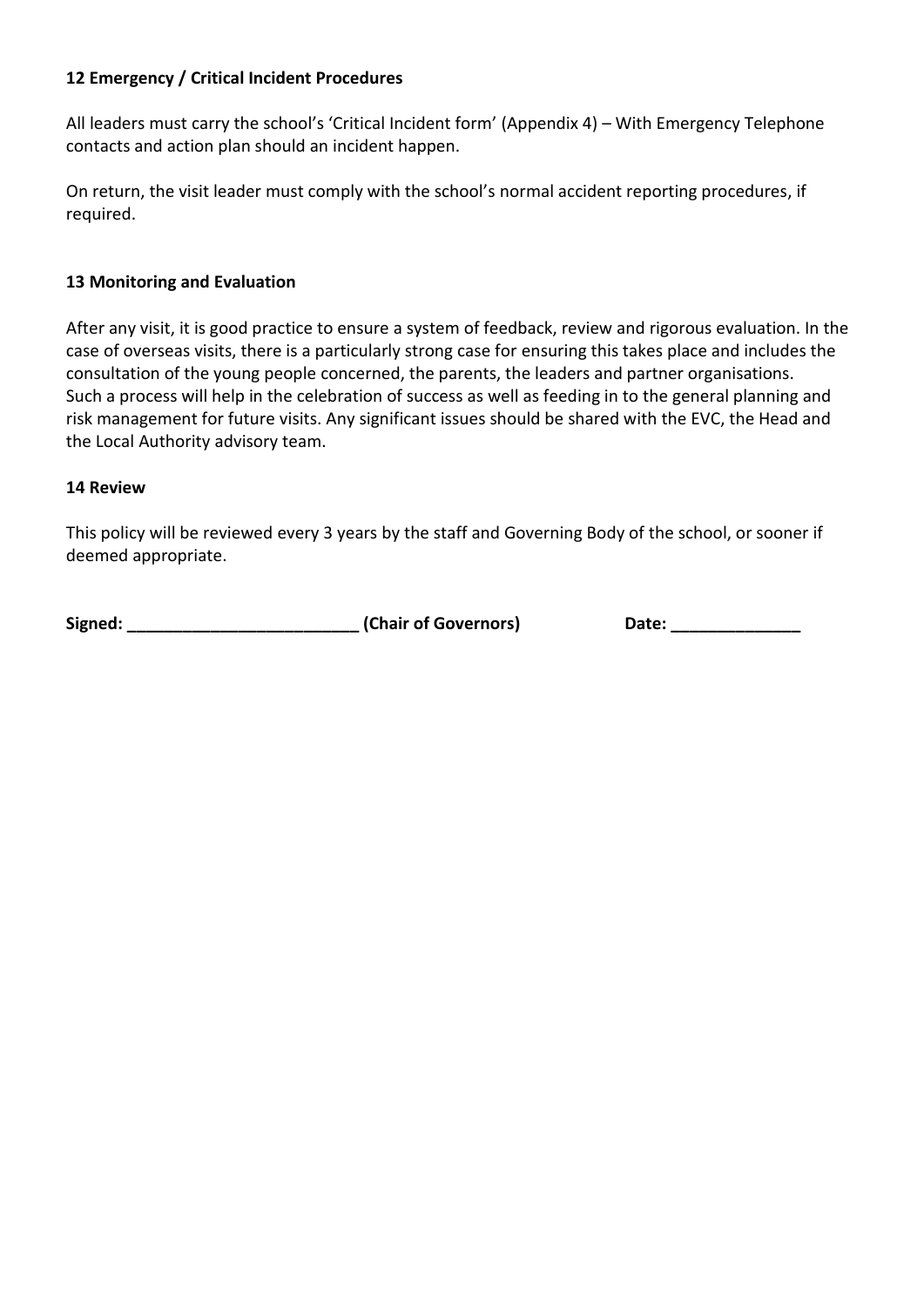# **Appendix 1**

# **Extended Learning Locality (Local Area Visit)**

## **General**

Visits/activities within the 'Local Learning Area' that are part of the normal curriculum and take place during the normal school day follow the Operating Procedure below.

These visits/activities:

- must be recorded on EVOLVE via the 'Local Area Visit' module.
- do not require parental consent.
- do not normally need additional risk assessments / notes (other than following the Operating Procedure below).

Very local visits are walks within Ashdon and the surrounding area, these include weekly 'Safari', walks to either church for services or visits, walking to the Mobile Library and learning walks around the village. Some visits to the village maybe 'ad-hoc' if a teacher feels the children's learning will be enhanced by a visit in the village. When these visits are planned the visit leader will inform the Head/EVC and fill in an EVOLVE local visits form or an ad-hoc signing out sheet

# **Boundaries**

The boundaries of the locality are shown on the attached map (Appendix 5). This area includes the following frequently used venues:

- The Baptist Church
- All Saints Church
- The Museum
- The Windmill
- The Baptist Church car park (mobile library)
- The Brues
- The Wilderness
- The allotments

# **Operating Procedure for Local Learning Area**

The following are potentially significant issues/hazards within our Local Learning Area:

- Road traffic.
- Other people
- social distancing
- members of the public
- animals.
- Losing a pupil.
- Uneven surfaces and slips, trips, and falls.
- Weather conditions.
- Activity specific issues when doing fieldwork (nettles, brambles, rubbish, etc).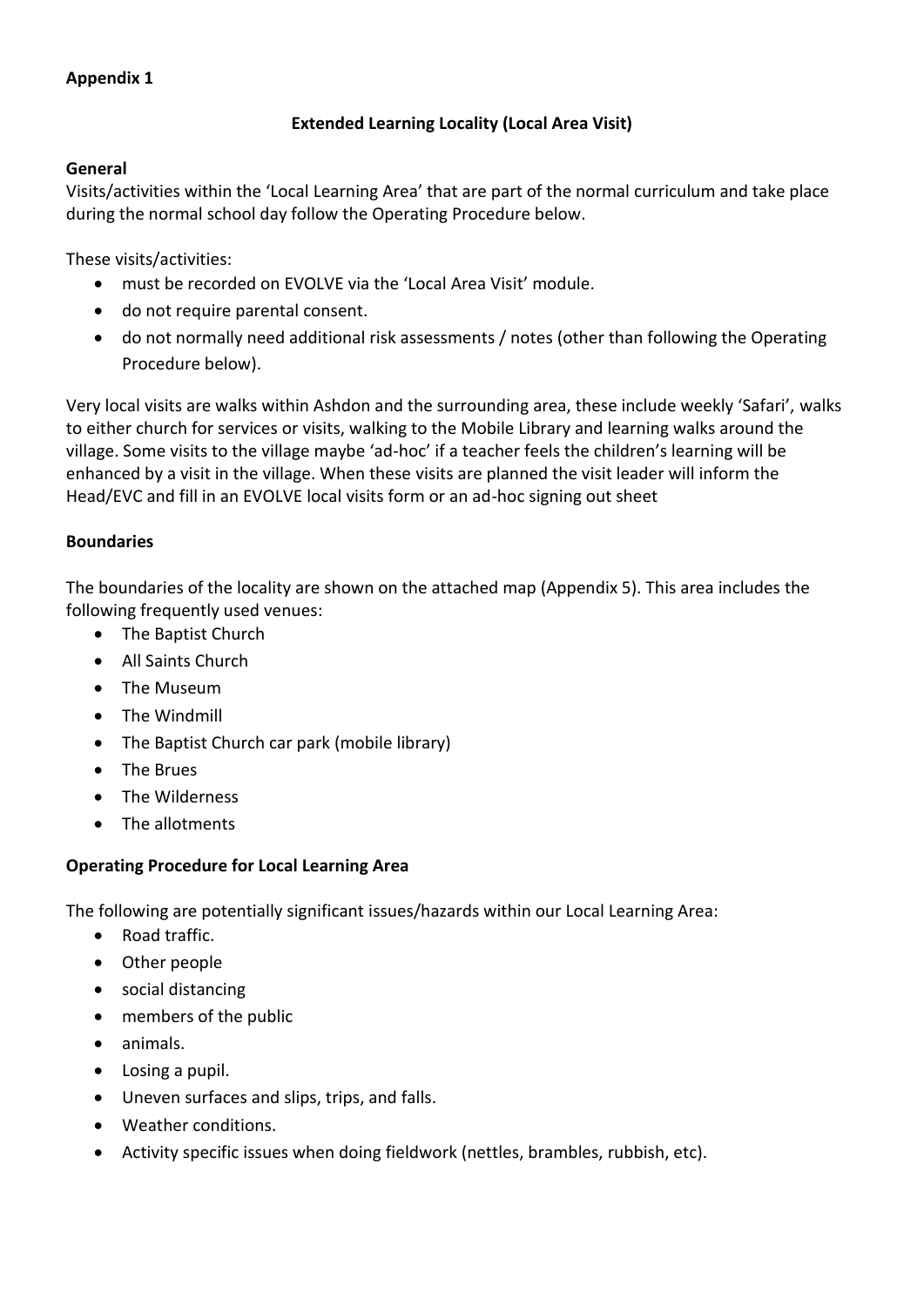These are managed by a combination of the following:

- The Head or EVC must give verbal approval before a group leaves.
- Only staff judged competent to supervise groups in this environment are approved. Our teachers ae judged competent.
- The concept and Operating Procedure of the 'Local Learning Area' is explained to all new parents when their child joins the school.
- Regular handwashing or regular hand sanitising is in place
- Students are briefed on keeping their distance from members of the public
- The selected route takes the least busy option
- Use antibacterial wipes to clean any equipment before use
- There will normally be a minimum of two adults.
- Staff are familiar with the area, including any 'no-go' areas, and have practiced appropriate group management techniques.
- Pupils have been trained and have practiced standard techniques for road crossings in a group and what to do when encountering an off-lead dog (safe tree posture).
- Where appropriate, pupils are fully briefed on what to do if they become separated from the group.
- All remotely supervised work in the Local Learning Area is suspended done in 'buddy' pairs as a minimum.
- Pupils' clothing and footwear is checked for appropriateness prior to leaving school.
- Staff are aware of any relevant pupil medical information and ensure that any required medication is available.
- Staff will either record the activity on EVOLVE (Local Area Visit module).
- A mobile is taken with each group and the office have a note of the number.
- Appropriate personal protective equipment is taken when needed (e.g. gloves, facemasks bag for waste, tissues etc.)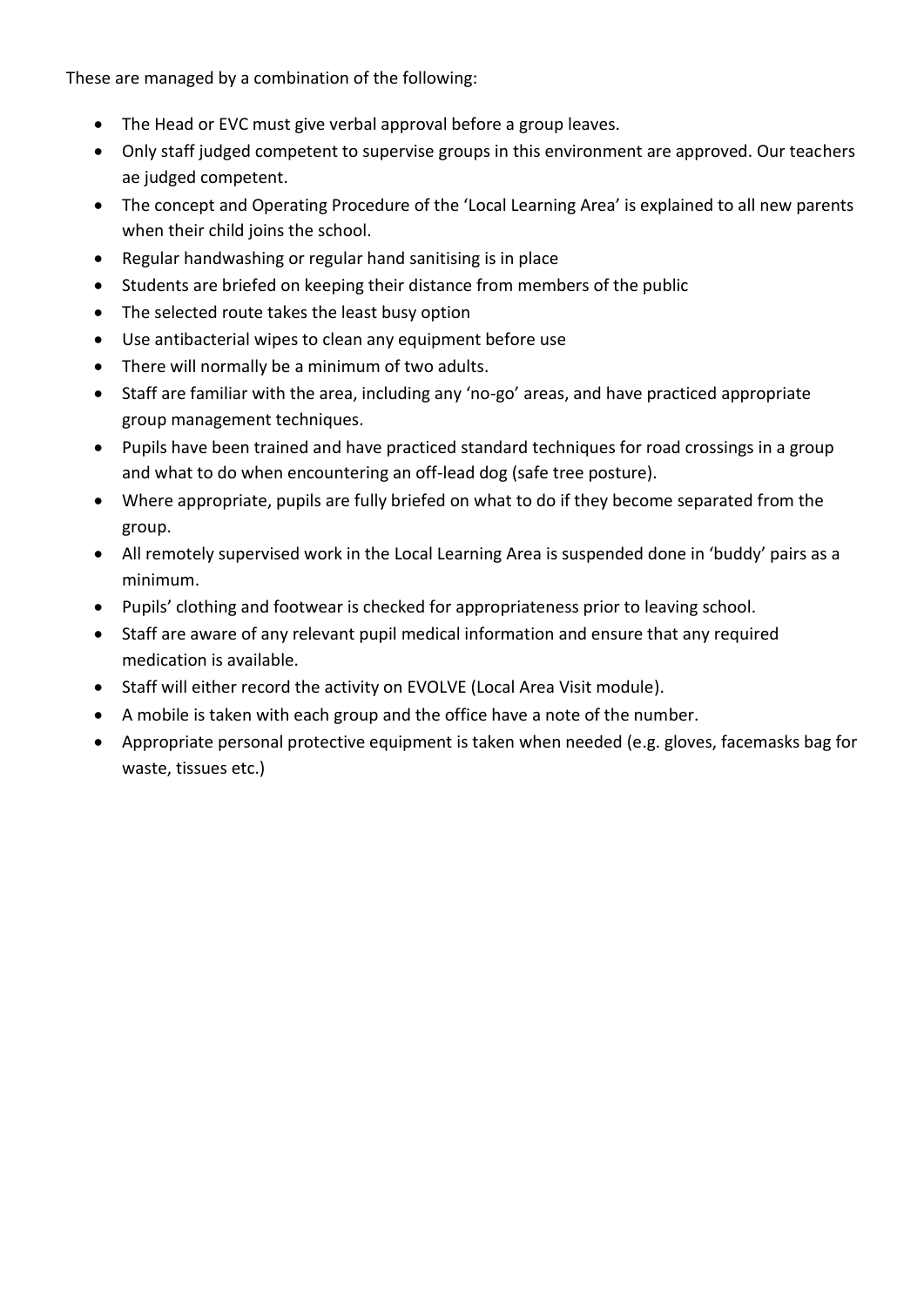# **Appendix 2**

# Checklist - Visit Leader

This list is designed to be a prompt for visit planning, and a final check. The relevance of each point, and the complexity of the responses, depends on the nature of the visit. Information about good practice can be found elsewhere in National Guidance (the numbers in brackets refer to some relevant documents).

#### **General**

The intent of the visit is clear, integral to the establishment's curriculum/programme, and focuses on the learning and development of the participants  $(4.3a)$ .

- The risks of all aspects of the visit have been considered and it is clear what leaders need to do to manage the risks [\(4.3c\)](https://oeapng.info/downloads/download-info/4-3c-risk-management).
- There is access to first aid appropriate to the group and environment [\(4.4b\)](https://oeapng.info/downloads/download-info/4-4b-first-aid).
- Suitable insurance is in place [\(4.4c\)](https://oeapng.info/downloads/download-info/4-4c-insurance/).
- There are alternative options (a 'Plan B') as necessary [\(4.1a\)](https://oeapng.info/downloads/download-info/4-1a-avoiding-accidents-and-emergencies/).
- There are emergency procedures for which leaders and emergency contacts have been prepared [\(4.1c,](https://oeapng.info/downloads/download-info/4-1c-emergency-procedures-for-visit-leaders/) [4.1g\)](https://oeapng.info/downloads/download-info/4-1g-model-emergency-procedures-for-visit-leaders/).

I have access to sufficient funds and an effective means of communication in case of emergency.

- External providers and facilities meet expected standards [\(4.4g\)](https://oeapng.info/downloads/download-info/4-4g-selecting-external-providers-and-facilities/).
- Any contract with a provider is satisfactory and has been agreed by an authorised person in my establishment [\(3.2i\)](https://oeapng.info/downloads/download-info/3-2i-contracts-and-waivers).
- The visit meets the requirements of my employer and establishment.
- Evaluation and review arrangements have been agreed [\(4.2c,](https://oeapng.info/downloads/download-info/4-2c-reviewing/) [5.1d\)](https://oeapng.info/downloads/download-info/5-1d-evaluation/).

#### **Staffing**

- I am clearly identified and approved as the Visit Leader and am aware of my responsibilities  $(3.4k)$ .
- All leaders and helpers are clear about their roles, can fulfil them competently, and have been approved  $(3.2d, 4.2a)$  $(3.2d, 4.2a)$ .
- There are sufficient leaders and helpers to ensure effective supervision and deal with incidents and emergencies [\(4.3b\)](https://oeapng.info/downloads/download-info/4-3b-ratios-and-effective-supervision).
- If the visit involves an external provider, there is clarity about the respective roles of provider staff and establishment staff [\(4.4h\)](https://oeapng.info/downloads/download-info/4-4h-preliminary-visits-and-provider-assurances).
- Leaders and helpers have received all relevant information about the visit and the group, and are clear about any risks and their role in managing them.
- If accompanying leaders are taking a family member on the visit, there are arrangements to ensure that this will not compromise group management.
- I have kept my Educational Visits Coordinator (EVC) informed during the planning process.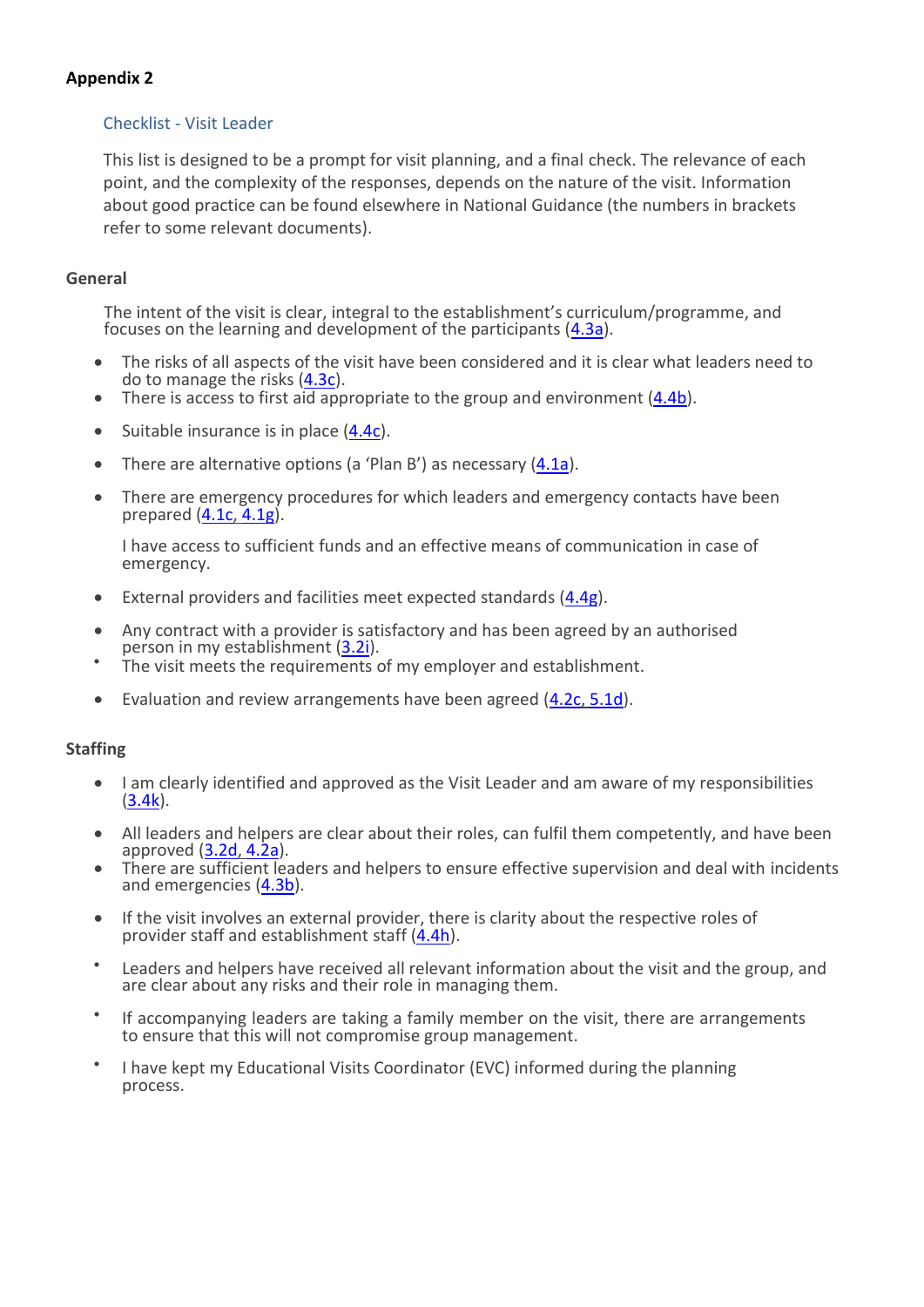# **Activities**

- The programme of activities is designed to achieve the visit's intent, and is appropriate to the nature of the participants.
- The risks involved in specific activities have been considered [\(7a to 7z\)](https://oeapng.info/downloads/specialist-activities-and-visits/).
- The Visit Leadership Team includes leaders competent in the planned activities, or a suitable provider has been contracted to lead the activities.
- There is sufficient suitable equipment available.
- Travel/transport arrangements are appropriate [\(4.5a\)](https://oeapng.info/downloads/download-info/4-5a-transport-general-considerations).

#### **Group**

- Parents have been fully informed about the visit, and have given their consent if this is required [\(4.3d\)](https://oeapng.info/downloads/download-info/4-3d-consent/).
- Any contracts with participants/parents, including any charges, meet my establishment's requirements ([3.2c,](https://oeapng.info/downloads/download-info/3-2c-charges-for-off-site-activity/) [3.2i\)](https://oeapng.info/downloads/download-info/3-2i-contracts-and-waivers/).
- Up to date contact details, medical information, dietary requirements and information about special needs are available and shared appropriately with the Visit Leadership Team and any provider [\(4.4j\)](https://oeapng.info/downloads/download-info/4-4j-participant-information/).
- Where appropriate, participants have been involved in planning, including identifying and deciding how to manage risks.
- Plans for the visit comply with current guidance about epidemics (such as coronavirus [4.4k\)](https://oeapng.info/downloads/download-info/4-4k-coronavirus/).
- Participants have been well informed about what is expected of them.
- Safeguarding issues are addressed [\(4.3e\)](https://oeapng.info/downloads/download-info/4-3e-safeguarding/).
- Inclusion issues are addressed [\(3.2e,](https://oeapng.info/downloads/download-info/3-2e-inclusion/) [4.4i\)](https://oeapng.info/downloads/download-info/4-4i-special-educational-needs-and-disability/).
- Medication issues are addressed [\(4.4d\)](https://oeapng.info/downloads/download-info/4-4d-medication).
- Dietary issues are addressed.

#### **Environment**

- Environmental factors (e.g. weather, daylight hours, water levels, natural and man-made hazards) have been considered [\(7i,](https://oeapng.info/downloads/download-info/7i-group-safety-at-water-margins) [7j\)](https://oeapng.info/downloads/download-info/7j-weather-and-group-safety/).
- Accessibility issues are addressed  $(4.4i)$ .
- I have undertaken a preliminary visit, or am already familiar with the venue and any provider, or have sufficient information from other sources [\(4.4g\)](https://oeapng.info/downloads/download-info/4-4g-selecting-external-providers-and-facilities/).
- Where remote supervision will be used, the environment is suitable [\(4.2a\)](https://oeapng.info/downloads/download-info/4-2a-group-management-and-supervision).
- Any accommodation is safe and suitable [\(4.2b\)](https://oeapng.info/downloads/download-info/4-2b-residentials/).
- If visiting overseas, documentation and other issues are addressed [\(7r\)](https://oeapng.info/downloads/download-info/7r-overseas-visits).
- Security is addressed, especially for residential and overseas visits [\(4.2b,](https://oeapng.info/downloads/download-info/4-2b-residentials/) [7r\)](https://oeapng.info/downloads/download-info/7r-overseas-visits).
- The risk of terrorism has been considered [\(4.4e\)](https://oeapng.info/downloads/download-info/4-4e-terrorism/).

#### **Finally**

- My decision is that this visit is well prepared and should take place.
- The visit plan has been approved by my establishment/employer if required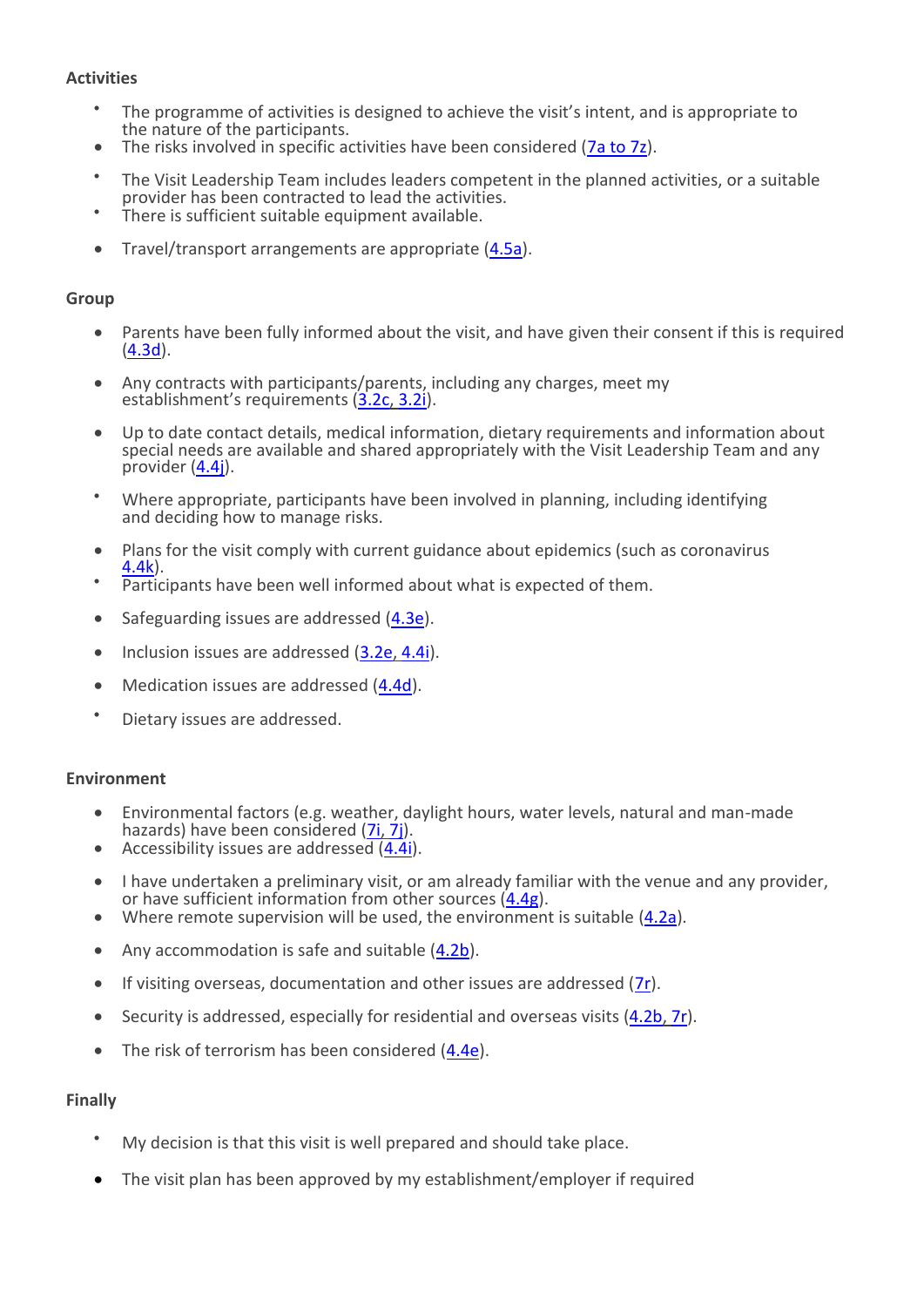# **RISK ASSESSMENT FORM**

| Workplace / Location: Ashdon Primary School |                                     |   |             | <b>Directorate: Essex County Council</b>                            |              |                    |  | Date of assessment: |            |             | <b>Review Date:</b> |                                                                             |
|---------------------------------------------|-------------------------------------|---|-------------|---------------------------------------------------------------------|--------------|--------------------|--|---------------------|------------|-------------|---------------------|-----------------------------------------------------------------------------|
| <b>Risk Assessors Name:</b>                 |                                     |   |             | Job title:<br><b>Risk Assessment For:</b>                           |              |                    |  |                     |            |             |                     |                                                                             |
| <b>DUTIES/</b><br><b>TASK</b>               | <b>HAZARDS</b><br><b>IDENTIFIED</b> |   |             | <b>PEOPLE AT</b><br><b>CONTROL MEASURES IN PLACE</b><br><b>RISK</b> |              | <b>RISK RATING</b> |  |                     |            |             |                     |                                                                             |
|                                             |                                     | E | $\mathbf c$ | $\boldsymbol{\mathsf{P}}$                                           | $\mathsf{V}$ |                    |  |                     | <b>SEV</b> | <b>LIKE</b> | <b>Risk</b>         | Risk Adequate (Y / N)<br>If No - specify additional<br>precautions required |
|                                             |                                     |   |             |                                                                     |              |                    |  |                     |            |             |                     |                                                                             |
|                                             |                                     |   |             |                                                                     |              |                    |  |                     |            |             |                     |                                                                             |
|                                             |                                     |   |             |                                                                     |              |                    |  |                     |            |             |                     |                                                                             |
|                                             |                                     |   |             |                                                                     |              |                    |  |                     |            |             |                     |                                                                             |
|                                             |                                     |   |             |                                                                     |              |                    |  |                     |            |             |                     |                                                                             |
|                                             |                                     |   |             |                                                                     |              |                    |  |                     |            |             |                     |                                                                             |

**People at Risk Key: E** = Employees**, C** = Children, **P** = Public, **V** = Volunteers **Risk Rating: VH = Very High, H = High, M = Medium, L = Low**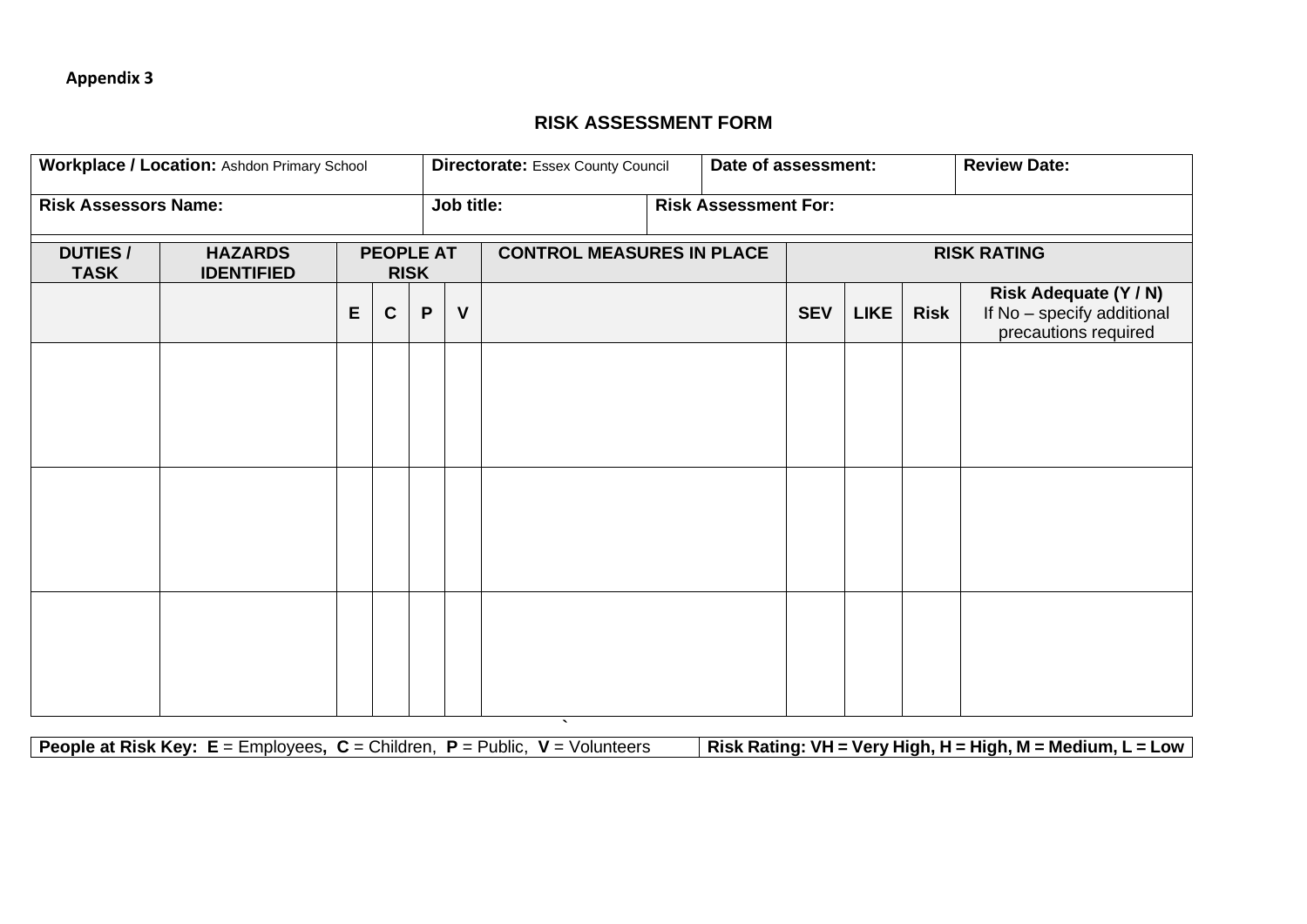# **RISK RATINGS**

| <b>SEVERITY</b> |                                                                                           |  |  |  |
|-----------------|-------------------------------------------------------------------------------------------|--|--|--|
| 5               | Death / disability                                                                        |  |  |  |
|                 | Major injury - broken bone, unconsciousness -<br>anything that is reportable under RIDDOR |  |  |  |
| З               | Minor injury (Lost time 1 - 3 days) - bruising,<br>sprains, deep cuts                     |  |  |  |
|                 | Injuries requiring first aid (Lost time < 1 day)                                          |  |  |  |
|                 | Trivial injury (No lost time) bumps, cuts, abrasions.                                     |  |  |  |

|            | 5              | 5                        | 10                 | 15 | 20 | 25 |  |  |
|------------|----------------|--------------------------|--------------------|----|----|----|--|--|
| Likelihood | 4              | 4                        | 8                  | 12 | 16 | 20 |  |  |
|            | 3              | 3                        | 6                  | 9  | 12 | 15 |  |  |
|            | $\overline{2}$ | $\overline{2}$           |                    | 6  | 8  | 10 |  |  |
|            |                |                          | $\mathbf{2}$       | 3  |    | 5  |  |  |
|            |                |                          | $\overline{2}$     | 3  |    | 5  |  |  |
|            |                | <b>Severity</b>          |                    |    |    |    |  |  |
|            |                | <b>Unacceptable Risk</b> |                    |    |    |    |  |  |
|            |                |                          | <b>High Risk</b>   |    |    |    |  |  |
|            |                |                          | <b>Medium Risk</b> |    |    |    |  |  |
|            |                |                          | <b>Low Risk</b>    |    |    |    |  |  |

| <b>LIKELIHOOD</b> |                                                                  |  |  |  |
|-------------------|------------------------------------------------------------------|--|--|--|
| 5                 | It is expected to happen in most circumstances                   |  |  |  |
|                   | Will probably occur at some time, or in most<br>circumstances    |  |  |  |
| 3                 | Fairly likely to occur at some time, or in some<br>circumstances |  |  |  |
| 2                 | It is unlikely to, but could, occur at some time                 |  |  |  |
|                   | May only occur in exceptional circumstances                      |  |  |  |

| <b>RISK</b><br><b>RATING</b> | <b>ACTION REQUIRED</b>                                                                                                                        |
|------------------------------|-----------------------------------------------------------------------------------------------------------------------------------------------|
| $16+$                        | Unacceptable risk do not proceed                                                                                                              |
| $9 - 15$                     | <b>Requires Immediate action to reduce risk and</b><br>maintain at an acceptable level                                                        |
| $4 - 8$                      | <b>Precautions to be maintained and managed.</b><br><b>Further action to reduce risk to be taken if this</b><br>can be done cost effectively. |
| 1 - 3                        | Precautions to be maintained and managed.<br>Further action unlikely to be appropriate.                                                       |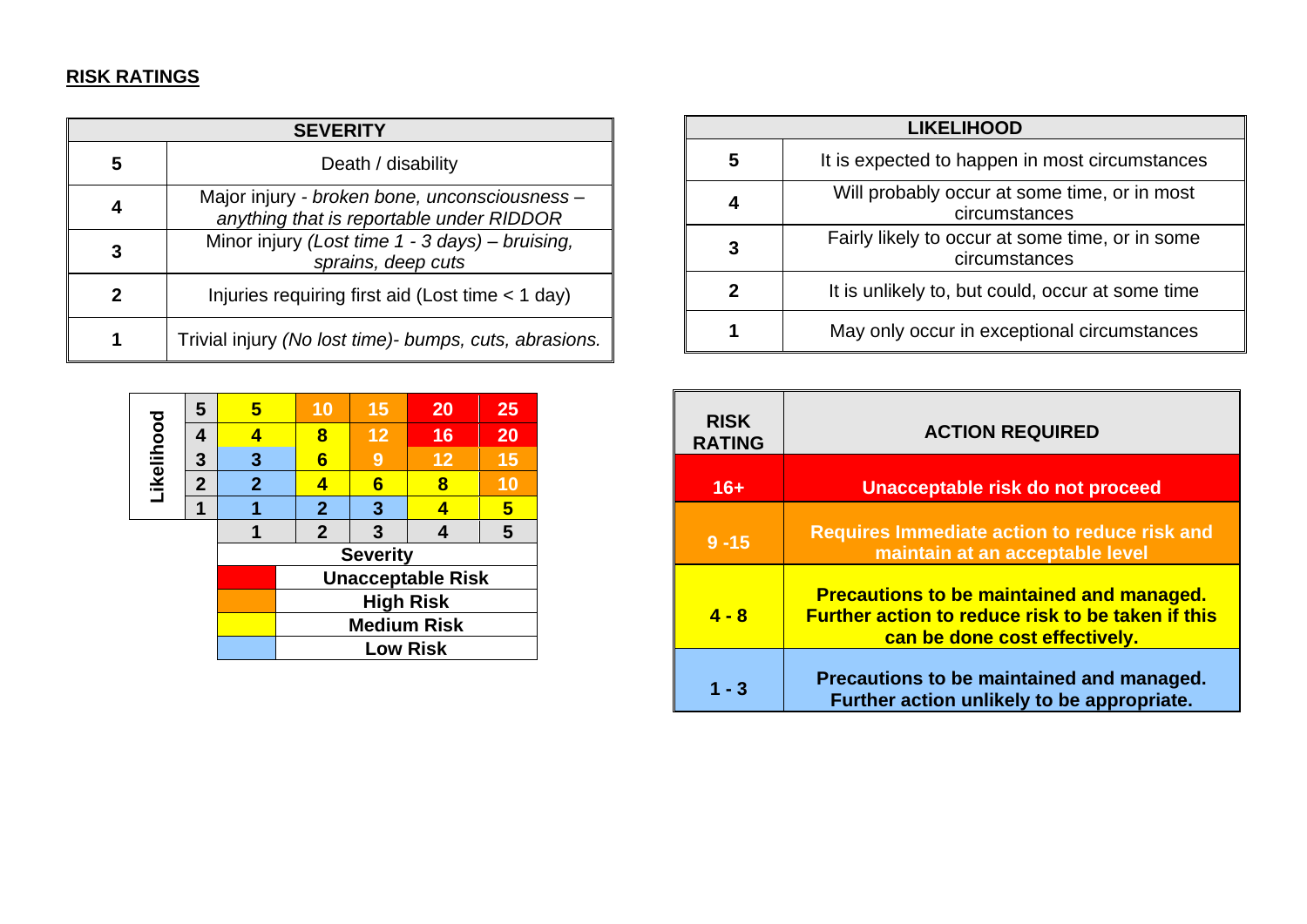# Critical Incident Procedure ACTION PLAN

Please follow the steps below to help manage emergencies effectively